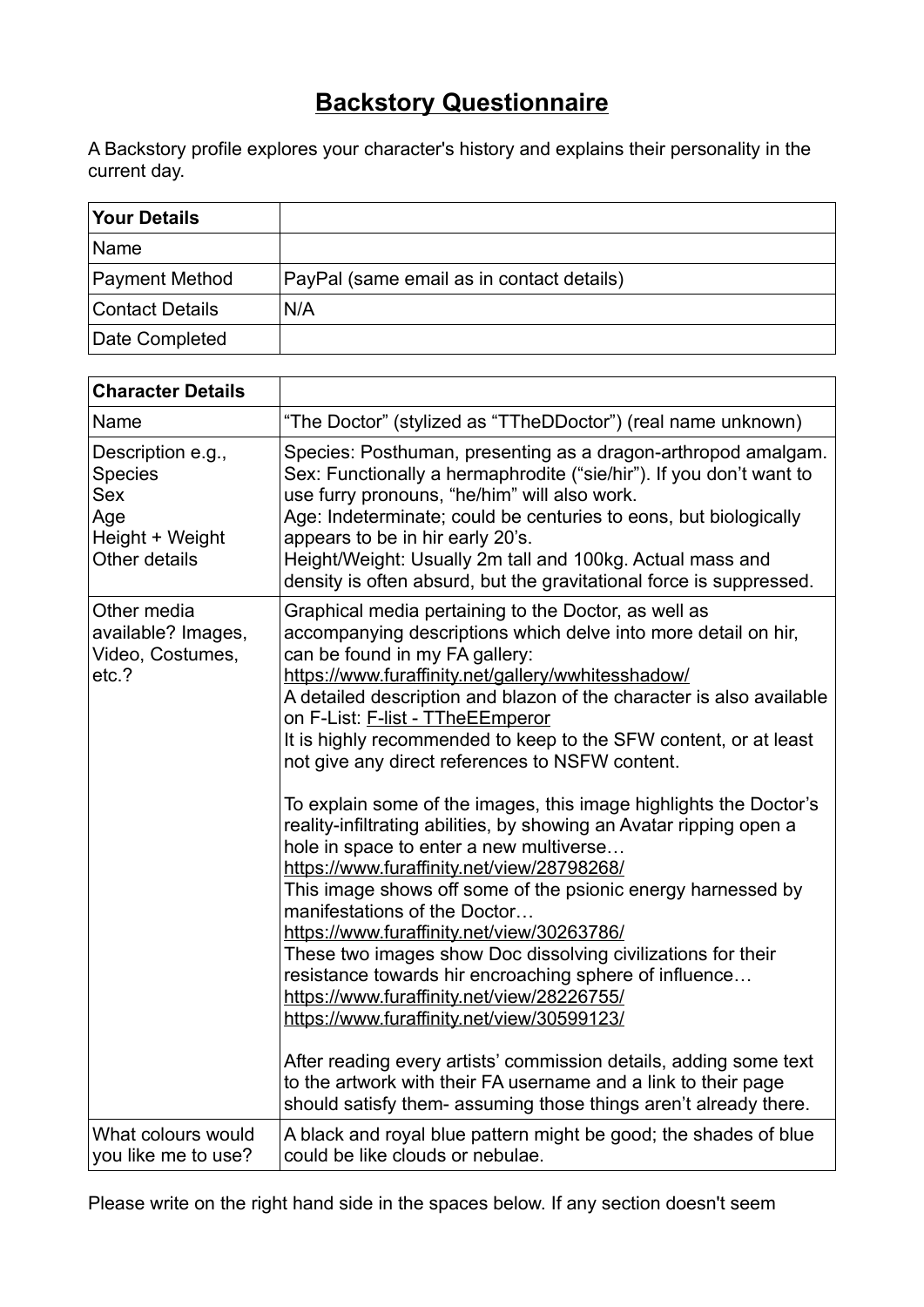relevant you can skip it.

If your character does particularly well in an area, (e.g., if they had good parents), by all means include that too! This questionnaire isn't about finding your character's faults, it's about understanding their particular balance of strengths and weaknesses.

| <b>Stages and Points of Interest</b>                                                                                                                                                                                                                                                                                                                                                                                                                                                                                                                                                                                                                                                                                                                                                       | Notes - Extremity, specific details, etc.                                                                                                                                                                                                                                                                                                                                                                                                                                                                                                                                                                                                                                                                                                                                                                                                                                                                                                                                                                                                                                                                                                                                                                                                                                                                                                                                    |
|--------------------------------------------------------------------------------------------------------------------------------------------------------------------------------------------------------------------------------------------------------------------------------------------------------------------------------------------------------------------------------------------------------------------------------------------------------------------------------------------------------------------------------------------------------------------------------------------------------------------------------------------------------------------------------------------------------------------------------------------------------------------------------------------|------------------------------------------------------------------------------------------------------------------------------------------------------------------------------------------------------------------------------------------------------------------------------------------------------------------------------------------------------------------------------------------------------------------------------------------------------------------------------------------------------------------------------------------------------------------------------------------------------------------------------------------------------------------------------------------------------------------------------------------------------------------------------------------------------------------------------------------------------------------------------------------------------------------------------------------------------------------------------------------------------------------------------------------------------------------------------------------------------------------------------------------------------------------------------------------------------------------------------------------------------------------------------------------------------------------------------------------------------------------------------|
| <b>Trust and Confidence</b><br>- mother nurtured/acted as character as<br>baby would hope?<br>- character as baby acted as they would<br>hope? (didn't let themselves down/surprise<br>themselves by biting)?                                                                                                                                                                                                                                                                                                                                                                                                                                                                                                                                                                              | - It is entirely unknown how exactly the<br>Doctor's parents nurtured hir, or how they<br>acted around hir.<br>- The details behind the Doctor's actions<br>and behaviour as a child, let alone as an<br>infant, are also entirely unknown. Some<br>speculate that sie might have been<br>especially curious or receptive towards hir<br>parents, or otherwise have displayed<br>abnormal quirks at a young age.                                                                                                                                                                                                                                                                                                                                                                                                                                                                                                                                                                                                                                                                                                                                                                                                                                                                                                                                                             |
| <b>Freedom and Self-Determination</b><br>- does character hold on/grasp?<br>- does character let go?<br>- is character destructive and cruel?<br>- was character benign and relaxed?<br>- what was it like to express choice for the<br>first time in their life?<br>- did they make any bad choices in their<br>inexperience?<br>- does the character doubt themselves?<br>- does the character focus on details<br>because they can't watch everything – the<br>big picture contains too much detail?<br>- does the character often feel unready to<br>show projects to others?<br>- does character wish they were invisible?<br>- how cooperative/wilful is the character?<br>- how well does the character<br>express/suppress themselves?<br>- how controlled do they feel by others? | - The Doctor seems to hold onto anything<br>that sie perceives in a given reality, never<br>giving up on or forgetting about them. Sie<br>appears to exhibit an extreme<br>possessiveness due to this, but whether<br>this is borne from hir ambitions or hir own<br>psychological quirks is hard to deduce; few<br>details exist chronicling hir behaviour<br>outside of the physical realities where the<br>settings of stories sie appears in take place,<br>which makes it hard to determine if sie<br>continues to grasp and show<br>possessiveness deep within the stable<br>regions or hir own territory.<br>- Doc has been observed temporarily<br>"letting go" of things in the physical world,<br>but never to the extent where they can<br>wander out of hir reach.<br>- The Doctor's attitudes towards<br>destruction and cruelty are particularly<br>nebulous for much the same reason as hir<br>possessiveness. Doc is documented as one<br>who takes joy in fulfilling hir duties, which<br>can range from building stable regions<br>within hir expanding sphere of influence to<br>toppling other regions in spectacular<br>displays of violence. When not actively<br>fulfilling either of these, however, Doc has<br>been observed as a largely-passive<br>individual who is not known to start quarrels<br>or fights. Put together, these actions appear |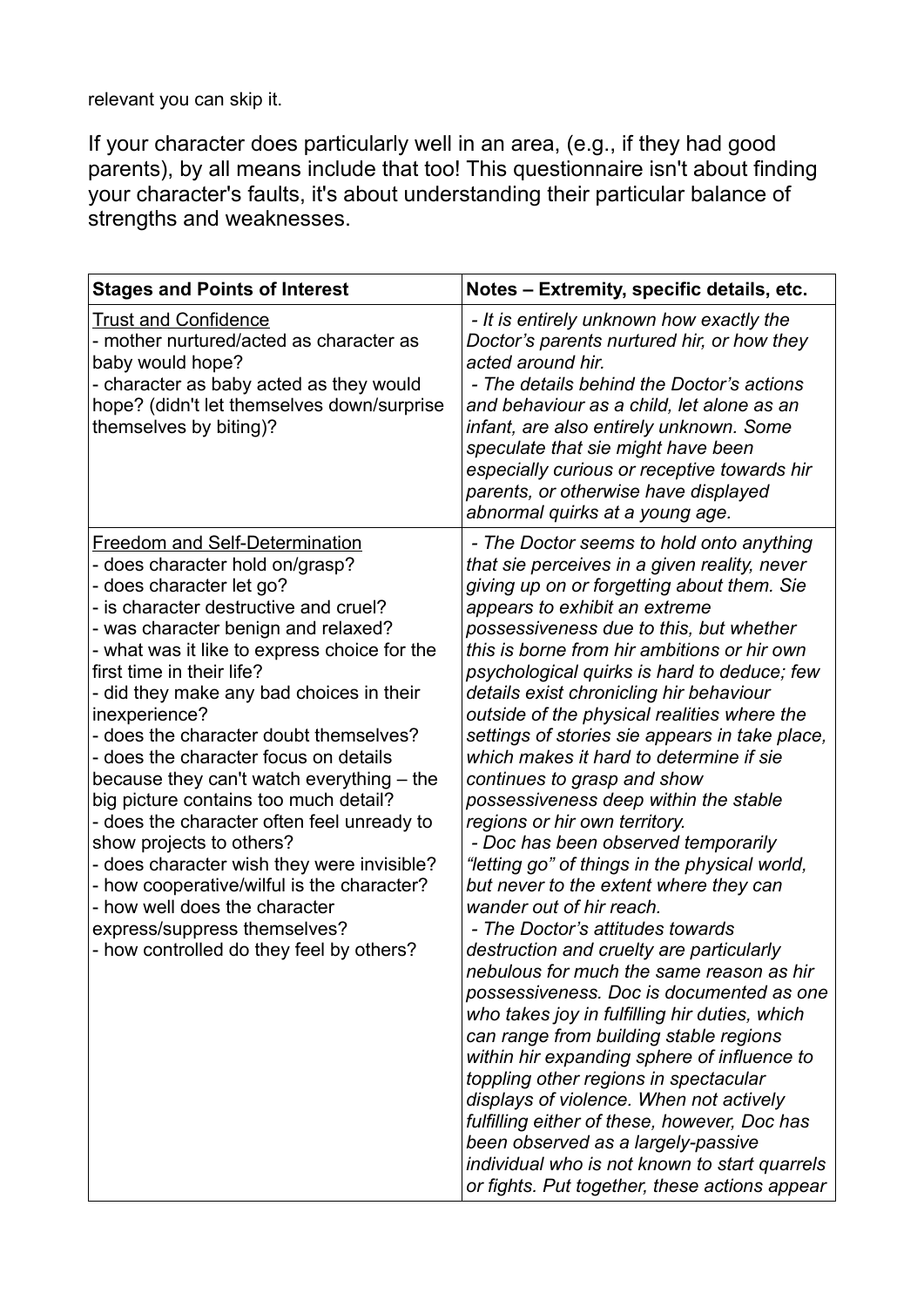*to indicate that sie is not intrinsically destructive and cruel, but is equanimous towards such wanton acts when the time to fight finally comes.*

 *- Doc's equanimity gives hir a benign and relaxed nature outside of performing some of hir duties, and can transition on a dime from splitting a city in half to sharing a few jokes with allied witnesses as if nothing was out of the ordinary. As for the question's "was," is it uncertain if the Doctor held this benign nature prior to reaching hir current position in the grand scheme of things, but it is highly likely that this behaviour fully manifested after sie first began to evolve hirself. Modern projections regarding cognitive enhancement suggest that executive functions and reactions to stimuli may be altered through the use of technology; as a consequence of this, the Doctor could have retained this capacity for benignity even while sie still possessed an organic body.*

 *- It is completely uncertain how Doc felt about expressing choice for the first time, but many of those who know hir assume that the feeling might have been unusually gratifying compared to other actions and privileges sie had obtained.*

 *- While the Doctor's extra-existential status affords hir a seemingly flawless ability to plan and act, it is widely held that sie had made many mistakes in hir mortality- and indeed, over the course of hir entire time as a purely physical being. What is less agreed upon is what kinds of bad choices sie might have made during this more "human" existence. Some argue that one of the more defining mistakes might have been a period(s) where sie lost control, or even a time where sie voluntarily relinquished control, only for everything to fall into chaos. Others may argue that there may have been times during hir research and development of more advanced versions of humanity where sie failed to produce the desired results, and so continued to tweak the posthuman form to match hir specifications over a long period. Still other theories about major or defining choices in hir life which took a turn for the worse continue to circulate, and may often be*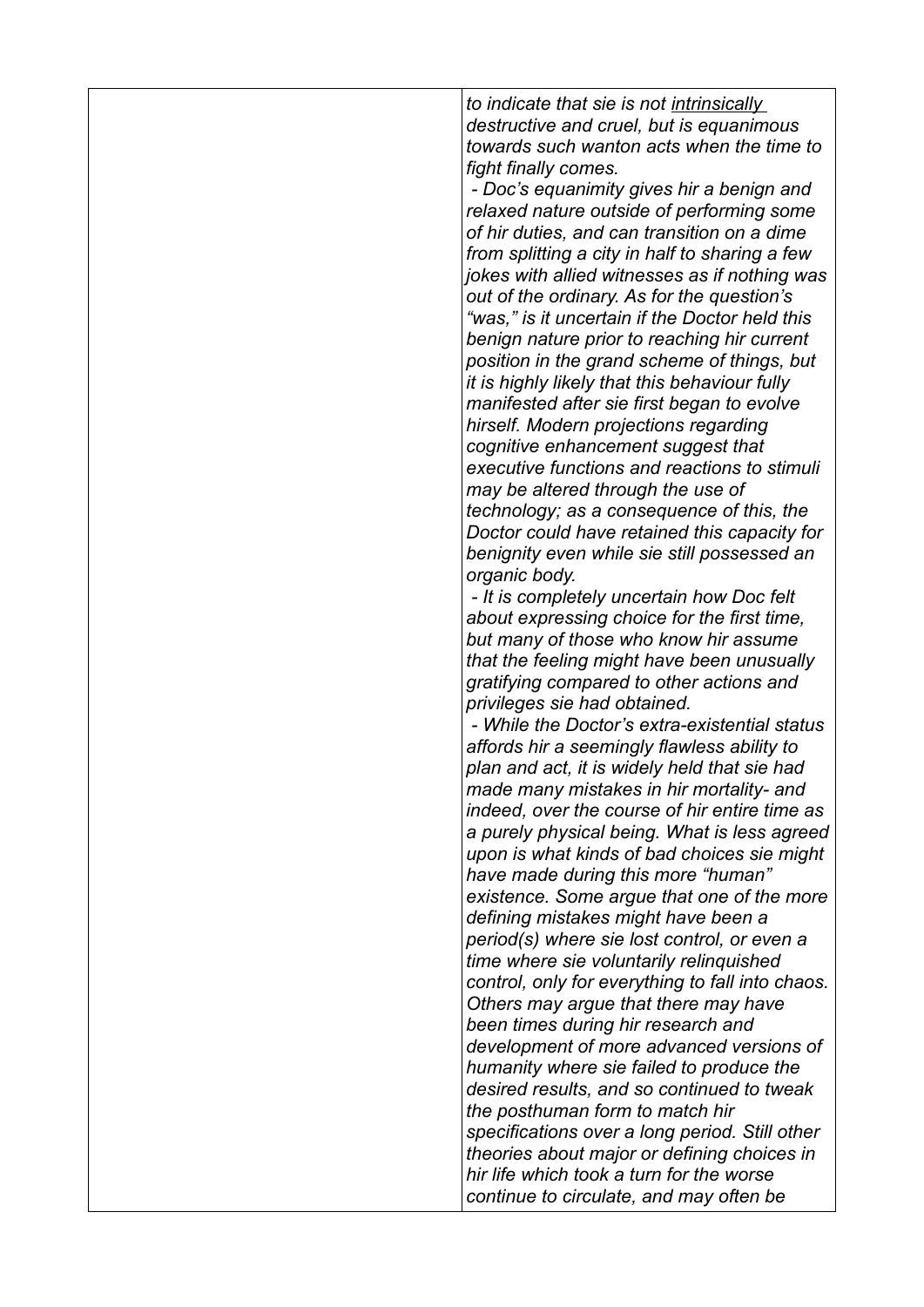*used to explain how sie came to adopt an authoritarian, perfectionist mindset. - To date, nobody within any of the settings*

*featuring the Doctor has ever seen hir doubt hirself, likely due to the uncanny lack of strategic mistakes sie makes when interacting with the physical world.*

 *- The Doctor's unique perspective on the physical world- that is, as a metaphysical outsider looking in- allows hir to view the vastness of the omniverse all at once, and yet still keep track of all the details inside it due to the transcendent cognizance sie has obtained. It is commonly believed that before reaching an ascendant status, Doc was a more detail-oriented person, as is customary for any kind of inventor or innovator. At the same time, it is also believed by some that sie may have kept track of the big picture due to the scope of hir larger ambitions and the grand strategy sie would need to follow in order to align those details towards hir goals.*

 *- As far as readiness to reveal projects goes, Doc is known for continuing to finetune the variables within hir plans until everything is perfect, only revealing the details to trustworthy individuals until the date of the grand reveal.*

 *- With regards to the urge to "be invisible to others," Doc tends to be quite the opposite, deriving pleasure from being the center of attention in most settings except where hir manifestations are not powerful enough to deal with some of the negative intention sie may incur.*

 *- Cooperativity is a quality which the Doctor often wavers on, depending on how others intersect with hir established loyalties and duties. Sie will cooperate with others if their orders can be turned into a mutual arrangement, but will otherwise subvert or openly defy them.*

 *- Technically speaking, the Doctor's ability to express or suppress hirself is limitless, and often articulates this exceedingly welleither giving away exactly what sie thinks with minute details written into the very inflection of hir words, or retaining an equanimous nature and inscrutable visage to leave individuals with no clues as to what exactly sie is thinking. Doc does not*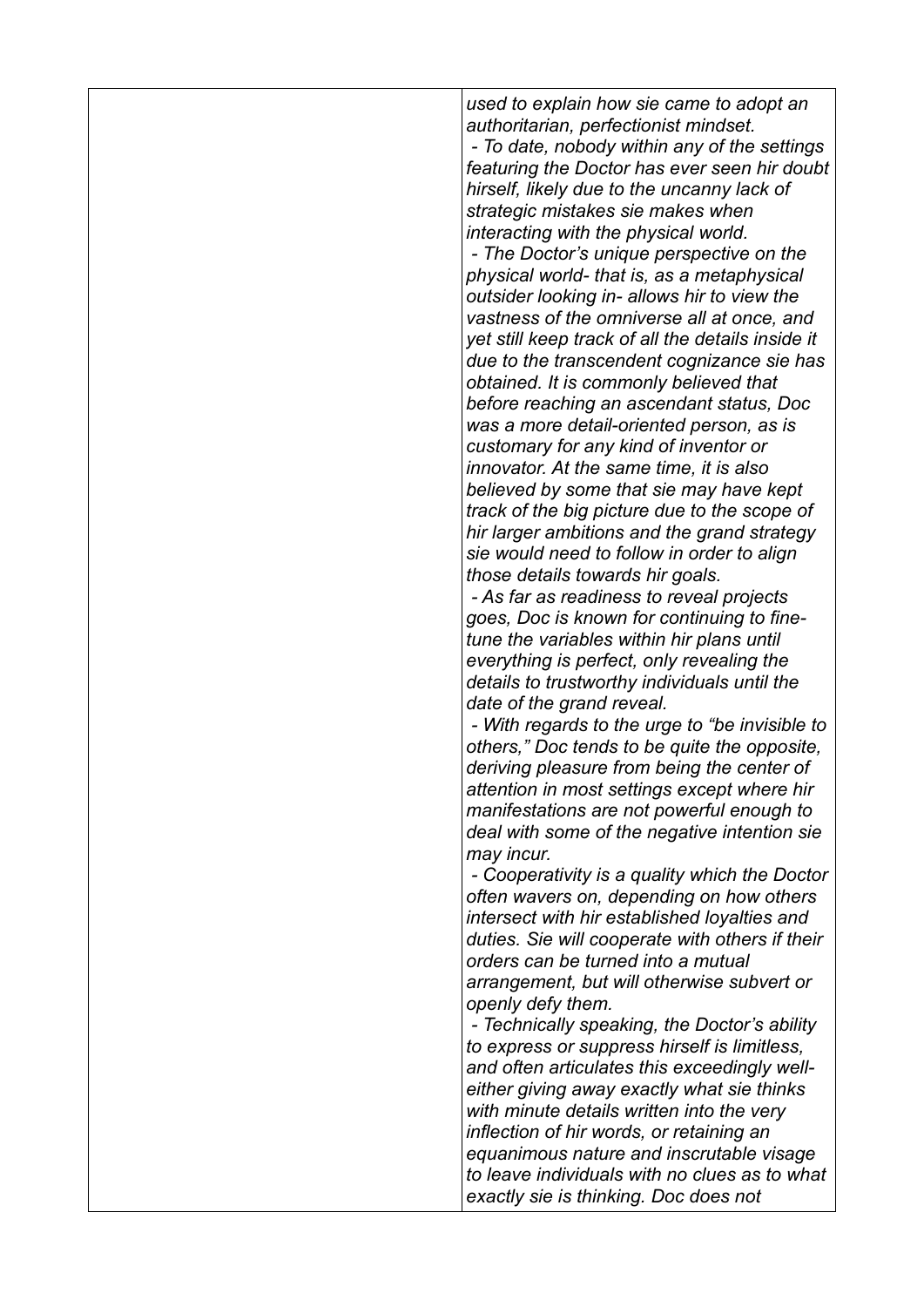|                                                                                                                                                                                                                                                                                                                                                                                                   | suppress hirself, however, unless if it is<br>necessary-sie does enjoy conveying<br>knowledge and garnering attention, after all.<br>- To the best of everyone's knowledge, the<br>Doctor is arguably the least "controlled"<br>entity to appear in a given reality, but the<br>sense of obligation sie expresses betrays<br>the notion that something is controlling hir,<br>or at the very least motivating hir. It is<br>understood by those close to hir that the<br>Doctor answers to a higher being, and likely<br>feels controlled by it, or at the very least<br>subservient to it. Traditional-minded<br>characters construe this entity as "God,"<br>while others see it as another being who<br>happened to arrive in the abstract world<br>eons before the Doctor. In any case, the<br>evidence of a hierarchy which sie is a part<br>of denotes elements of this feeling of being<br>controlled.                                                                                                                                                                                                                                                                                                                                                                                                                                                                  |
|---------------------------------------------------------------------------------------------------------------------------------------------------------------------------------------------------------------------------------------------------------------------------------------------------------------------------------------------------------------------------------------------------|--------------------------------------------------------------------------------------------------------------------------------------------------------------------------------------------------------------------------------------------------------------------------------------------------------------------------------------------------------------------------------------------------------------------------------------------------------------------------------------------------------------------------------------------------------------------------------------------------------------------------------------------------------------------------------------------------------------------------------------------------------------------------------------------------------------------------------------------------------------------------------------------------------------------------------------------------------------------------------------------------------------------------------------------------------------------------------------------------------------------------------------------------------------------------------------------------------------------------------------------------------------------------------------------------------------------------------------------------------------------------------|
| Ambition<br>- how energetic was your character as a<br>small child?<br>- how much did your character enjoy/feel<br>guilty about their victories and<br>achievements?<br>- did they have any siblings?<br>- how good did they get at cooperating?<br>- did they develop a tendency to berate<br>themselves?<br>- what are the character's biggest wishes<br>and dreams? Can they ever fulfil them? | - It is unknown how energetic the Doctor<br>was as a child, but it is believed that<br>somebody with the drive and ambition sie<br>exhibits in hir plans today would likely have<br>possessed such a spark as a child.<br>- While the details behind how Doc felt<br>about hir past achievements is not known<br>for a fact, it is widely believed that sie would<br>have taken great enjoyment in hir victories,<br>judging by the pleasure sie takes in just the<br>events leading up to hir present victories<br>alone.<br>- It is largely unknown if the Doctor has (or<br>had) any siblings, let alone how well they<br>might have cooperated in the past versus<br>the present.<br>- Even today, the Doctor may occasionally<br>"berate" hirself, usually with some kind of<br>self-deprecating humor towards hirself or<br>whatever sie may identify with. It is<br>unknown what the exact motive is for a<br>virtually omniscient metaphysical being to<br>try berating itself in front of physically-<br>bound, often completely mortal individuals,<br>but most speculate that this is simply due to<br>Doc having a sense of irony. A select few,<br>however, suggest that this may be an<br>artefact from hir mortal life when pride<br>would normally precede the fall of a<br>civilization; under this theory, the Doctor<br>may have developed a habit of self- |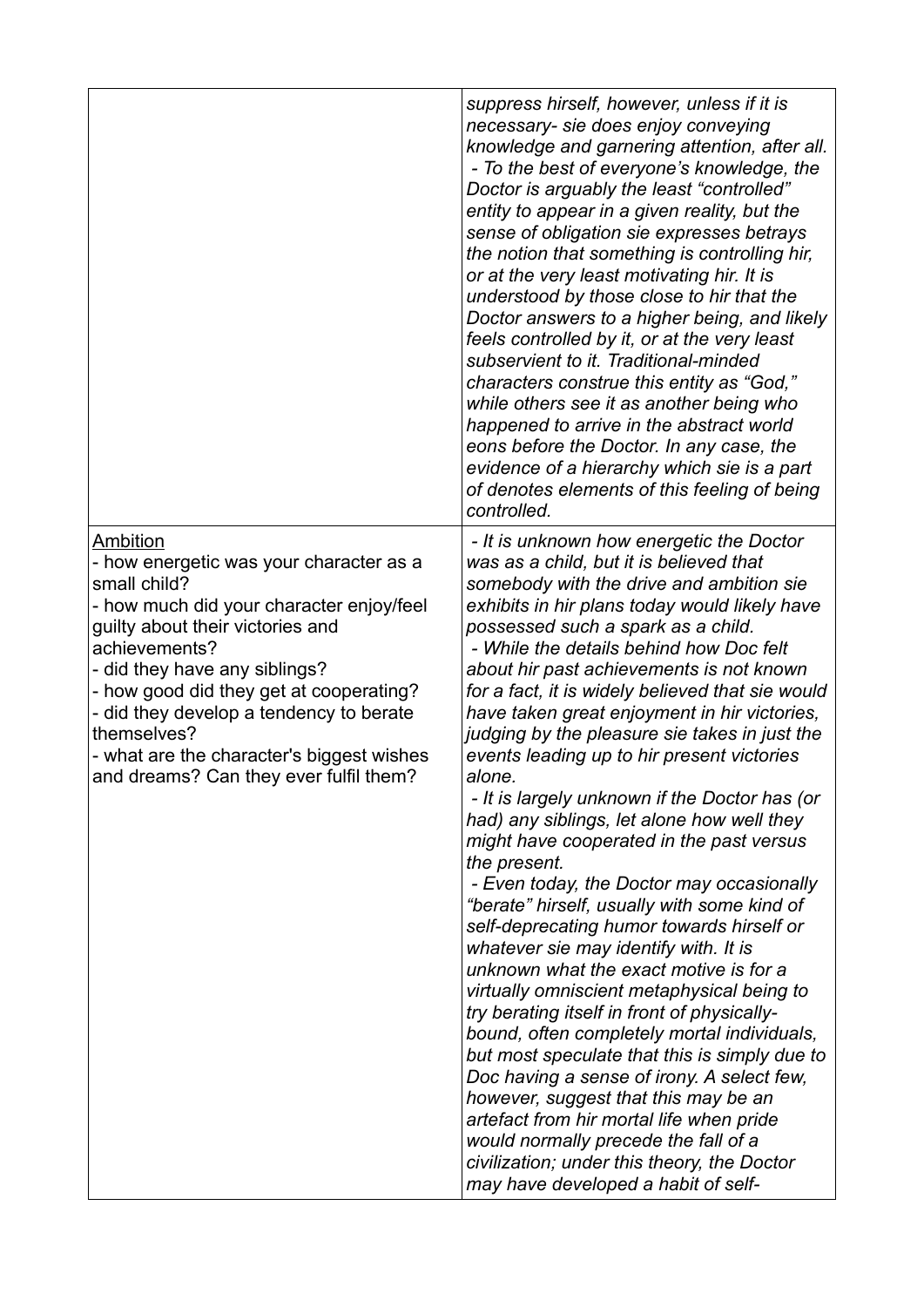|                                                                                                                                                                                                                                                                                                                                                                                                                                                                                                                             | deprecation in order to stave off the grip of<br>hubris and megalomania in the earlier days<br>of hir rise to power.<br>- The Doctor's biggest dream is uncertain,<br>but the biggest which is commonly known<br>would be the annexation of physical<br>existence itself. Coming from a higher,<br>boundless order of existence, the Doctor's<br>ability to fulfil this wish is less a matter of "if"<br>and more a matter of "when," assuming<br>there are no other powers beyond the veil<br>which could intercept hir- and to date, no<br>such powers are known to exist, let alone if<br>they even desire to do so.                                                                                                                                                                                                                                                                                                                                                                                                                                                                                                                                                                                                                                                                                                                                                                                                                                                                                                                                                                                                                                                             |
|-----------------------------------------------------------------------------------------------------------------------------------------------------------------------------------------------------------------------------------------------------------------------------------------------------------------------------------------------------------------------------------------------------------------------------------------------------------------------------------------------------------------------------|-------------------------------------------------------------------------------------------------------------------------------------------------------------------------------------------------------------------------------------------------------------------------------------------------------------------------------------------------------------------------------------------------------------------------------------------------------------------------------------------------------------------------------------------------------------------------------------------------------------------------------------------------------------------------------------------------------------------------------------------------------------------------------------------------------------------------------------------------------------------------------------------------------------------------------------------------------------------------------------------------------------------------------------------------------------------------------------------------------------------------------------------------------------------------------------------------------------------------------------------------------------------------------------------------------------------------------------------------------------------------------------------------------------------------------------------------------------------------------------------------------------------------------------------------------------------------------------------------------------------------------------------------------------------------------------|
| Productivity<br>- how did the character feel about being<br>productive rather than playing?<br>- what was the transition from home to<br>school like?<br>- how well prepared did he feel to<br>contribute?<br>- how did they feel about others also<br>contributing? Status, adequacy, teamwork?<br>- what were their thoughts about being part<br>of the society they lived in - what they were<br>going to be as an adult?<br>- how did their caste, gender, race and other<br>facets of their identity factor into this? | - It is entirely unknown how the Doctor felt<br>about productivity versus play in hir youth,<br>or how the transition from home to school<br>was like. Most assume that sie prioritized,<br>or at least began to prioritize, productivity<br>and school after some point in order to<br>spearhead human evolution in hir mortal<br>life.<br>- It is also uncertain how Doc felt about<br>contributing or other people contributing.<br>However, it is understood that sie takes<br>pleasure in the contributions sie makes<br>today towards different goals, and that sie<br>has no qualms about others contributing so<br>long as they will not botch the ultimate<br>results. Whether this was always the case<br>remains unclear.<br>- The Doctor's thoughts about hir society<br>as a mortal are not entirely clear, but most<br>believe that sie had a deep dissatisfaction<br>with it, or that some aspect of it was limiting<br>hir people's potential. It is understood by<br>those close to hir that Doc had intended to<br>become an innovator, and later a world<br>leader, in order to influence hir homeworld.<br>- The Doctor's caste and race as a mortal<br>are unknown, but individuals who are close<br>enough to know some details about hir<br>history state that Doc was originally a<br>biological male, and had to forsake<br>everything- even the concepts underlying<br>human reproduction- in order to "perfect"<br>hirself. The loss of these factors of hir<br>identity were willingly given up, but the short<br>and long-term impacts of forging a new,<br>distinctly alien identity are uncertain. It is<br>believed that this transition would have |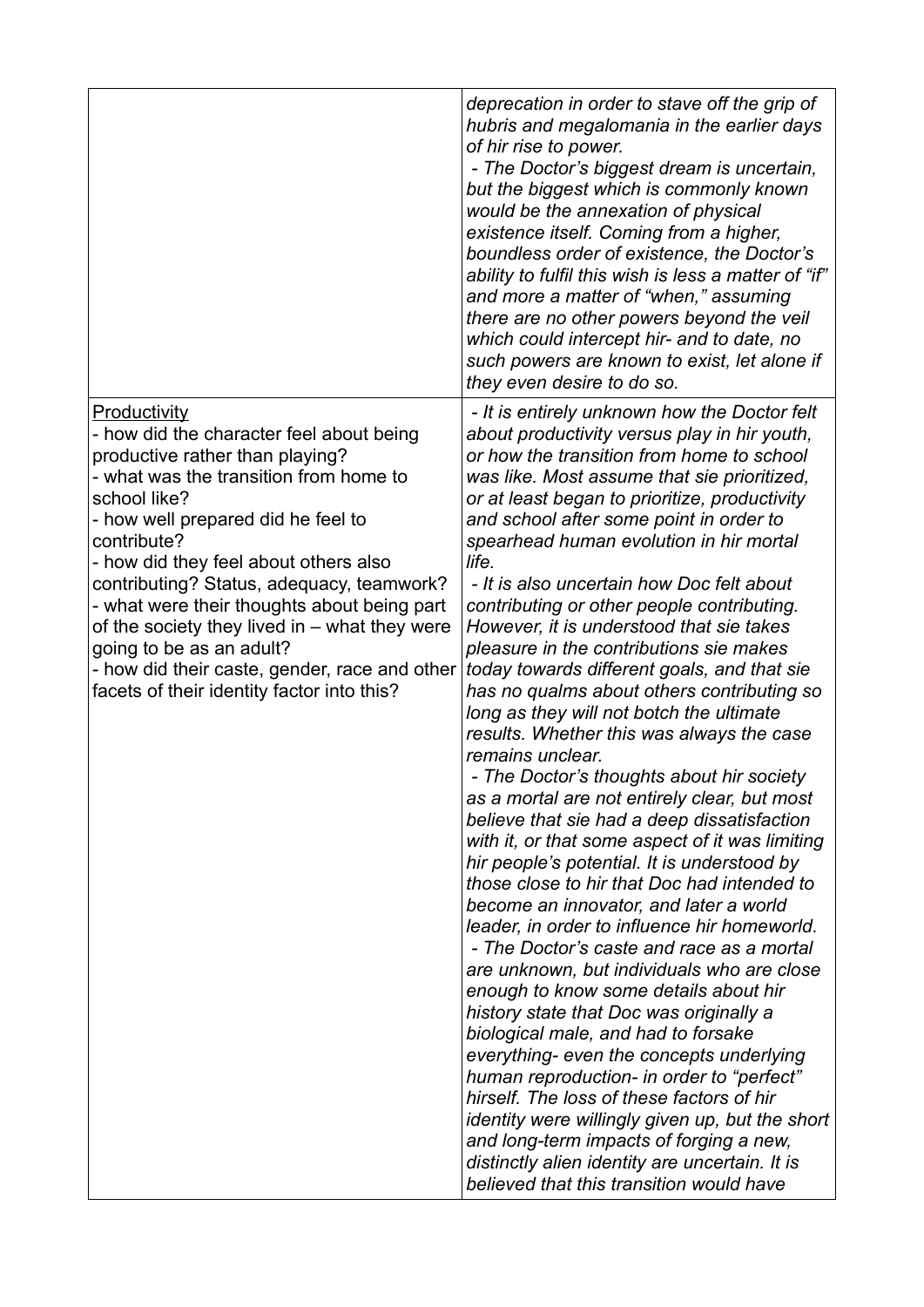|                                                                                                                                                                                                                                                                                                                                                                                                                                                                                                                                                                                                                                   | been met with shock from the world at<br>large, or perhaps confusion, which would<br>have likely strained hir in the short-term<br>phase as sie was learning to create and<br>accept a new identity for hirself. How these<br>hypothetical events may have impacted hir<br>in the long term is just as uncertain, as the<br>Doctor does not appear to get defensive<br>over hir identity in the same way one<br>struggling to find social acceptance in this<br>formative period might.                                                                                                                                                                                                                                                                                                                                                                                                                                                                                                                                                                                                                                                                                                                                                                                                                                                                                                                                                                                                                                                                                                                                                                                                                                                                                                    |
|-----------------------------------------------------------------------------------------------------------------------------------------------------------------------------------------------------------------------------------------------------------------------------------------------------------------------------------------------------------------------------------------------------------------------------------------------------------------------------------------------------------------------------------------------------------------------------------------------------------------------------------|--------------------------------------------------------------------------------------------------------------------------------------------------------------------------------------------------------------------------------------------------------------------------------------------------------------------------------------------------------------------------------------------------------------------------------------------------------------------------------------------------------------------------------------------------------------------------------------------------------------------------------------------------------------------------------------------------------------------------------------------------------------------------------------------------------------------------------------------------------------------------------------------------------------------------------------------------------------------------------------------------------------------------------------------------------------------------------------------------------------------------------------------------------------------------------------------------------------------------------------------------------------------------------------------------------------------------------------------------------------------------------------------------------------------------------------------------------------------------------------------------------------------------------------------------------------------------------------------------------------------------------------------------------------------------------------------------------------------------------------------------------------------------------------------|
| <b>Child to Adult Transition</b><br>- how well did others appear to regard your<br>character?<br>- how did your character ensure some<br>sense of sameness / continuity?<br>- how was it decided who was in their social<br>group and who was out?<br>- who did they appoint as their adversary (if<br>anyone)?<br>- who were their role models?<br>- who were their girlfriends/boyfriends<br>during adolescence, and what were these<br>partners like?<br>- how did they go about keeping the pool of<br>people they were to establish their new<br>identity in, manageably small (ie., cliques,<br>political interests, etc.)? | - It is unknown how exactly others might<br>have regarded the Doctor as die grew into<br>an adult, but most speculate that hir<br>maturation into an adult would have been<br>accompanied by a larger body of people<br>calling hir "intelligent" or "ambitious."<br>- It is entirely unknown if or how the Doctor<br>ensured a sense of sameness or continuity<br>in hir early adult life, with the only guess<br>from those aware of hir existence being<br>perhaps a childhood dream coming closer<br>to being actualized.<br>- The Doctor does not have any known<br>specific adversaries in hir mortal life, but<br>may have taken issue with individuals who<br>would have been a poor fit for- or even<br>ideologically opposed to- hir ideal image of<br>society and the human species as a whole.<br>This idea continues to be echoed today,<br>with Doc clearly drawing an "us and them"<br>dichotomy between those within hir sphere<br>of influence and those who are not; the<br>same is true for those who embrace this<br>sphere of influence and those who rebel<br>against it.<br>- It is unknown what exactly the Doctor<br>considered to be hir role models in life,<br>except for the possibility of teachers and<br>spiritual leaders, but this remains uncertain.<br>- Among those who know of hir, no strong<br>guesses exist for what romantic partners sie<br>had during adolescence. It is also unknown<br>how hir new identity as a young adult was<br>kept as it pertains to other people. It is<br>possible that the Doctor found a clique of<br>like-minded individuals, or sie could have<br>been a loner who listened to or read about<br>other like-minded individuals; both theories<br>are held in equal proportions among those<br>who know about hir. |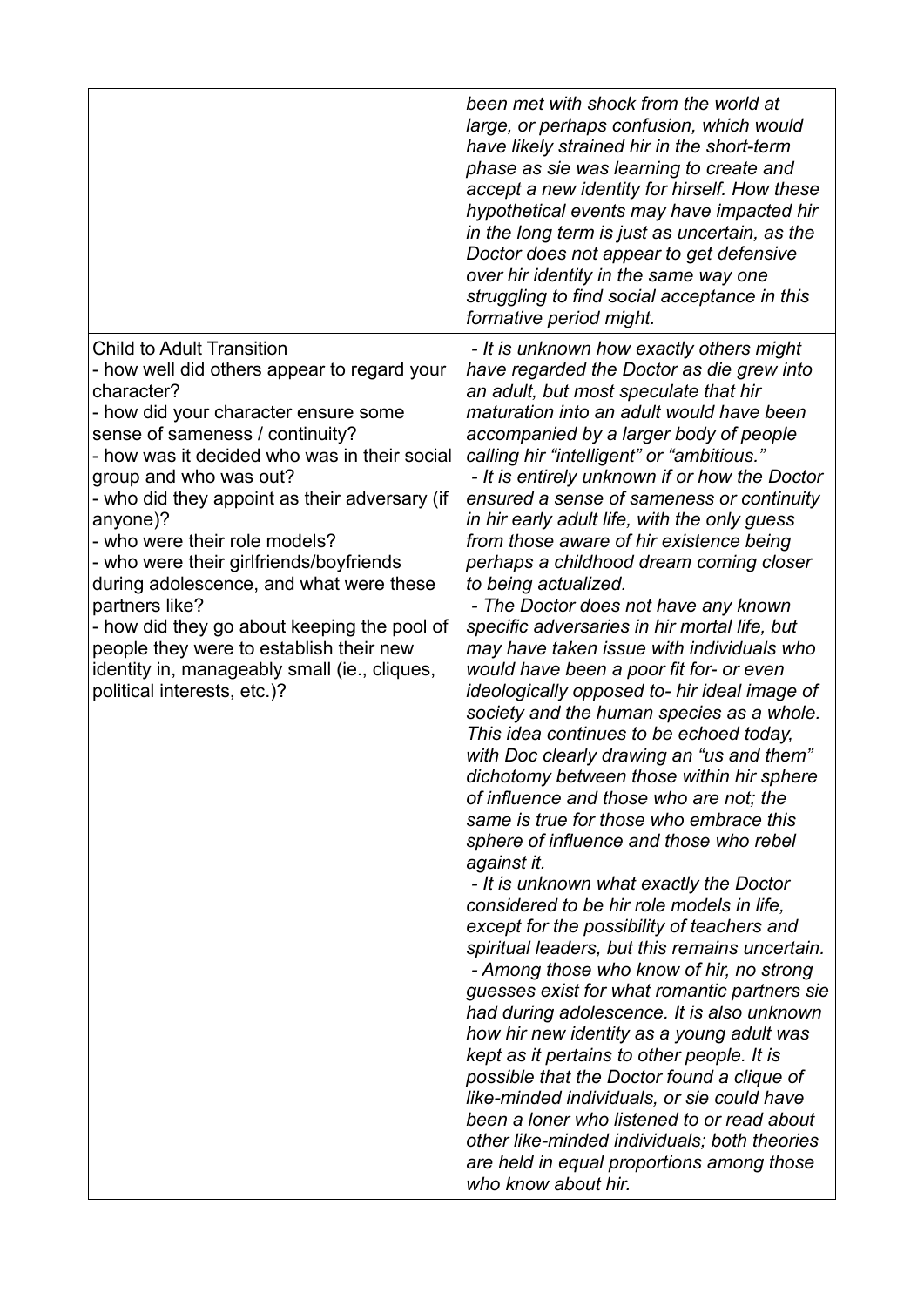| <b>Closeness in Relationships</b><br>- does your character affiliate with others<br>well?<br>- what is your character's attitude towards<br>work?<br>- what is your character's sexual / intimate<br>relationship(s) like? | - The Doctor has an easy time establishing<br>relationships and affiliating with others,<br>having knowledge of shared interests and<br>common ground before ever having met<br>them. Oftentimes, the ability to "speak<br>somebody's language" allows hir to enthral<br>others; this is often how sie begins<br>appointing others to serve as "champions"<br>or "disciples" to help hir, especially in the<br>early stages of a multiverse's conquest<br>where sie is not powerful enough to directly<br>attack the status quo.<br>- The attitude that the Doctor has towards<br>work is demonstrably positive, likely owing<br>to the "job position" sie holds. Doc takes<br>considerable interest in hir work, and may<br>even find ways to encourage those under<br>hir influence when their tasks become hard<br>or tedious.<br>- It is largely unknown what kind of intimate<br>relationships Doc has, let alone what they<br>are like. Among some circles, it is<br>understood that the Doctor had a wife in hir<br>mortal life, who later took on the position of<br>the "Imperial Spouse" within hir imperial<br>domain, which is analogous to "First Lady."<br>The current status of Doc's relationships is<br>thus presumed to be "taken," and often<br>construed as strictly monoamorous.<br>Whether this relationship with the Imperial<br>Spouse is strictly business-like or deeply<br>intimate, let alone the sexual component of<br><i>it, is even less certain.</i> |
|----------------------------------------------------------------------------------------------------------------------------------------------------------------------------------------------------------------------------|---------------------------------------------------------------------------------------------------------------------------------------------------------------------------------------------------------------------------------------------------------------------------------------------------------------------------------------------------------------------------------------------------------------------------------------------------------------------------------------------------------------------------------------------------------------------------------------------------------------------------------------------------------------------------------------------------------------------------------------------------------------------------------------------------------------------------------------------------------------------------------------------------------------------------------------------------------------------------------------------------------------------------------------------------------------------------------------------------------------------------------------------------------------------------------------------------------------------------------------------------------------------------------------------------------------------------------------------------------------------------------------------------------------------------------------------------------------------------------------|
| <b>Passing on Responsibilities</b><br>- what is your character's relationship with<br>their career when they retire?<br>- what is your character's relationship with<br>their children as they become adults?              | - The Doctor is immortal, and considers hir<br>responsibilities to be eternal. Thus,<br>retirement is an irrelevant concept.<br>- It is unknown what kind of relationship the<br>Doctor has with hir children as they become<br>adults- assuming they mature into adults<br>like biological lifeforms, or even have a<br>youthful stage of development at all.                                                                                                                                                                                                                                                                                                                                                                                                                                                                                                                                                                                                                                                                                                                                                                                                                                                                                                                                                                                                                                                                                                                        |
| <b>End of Life</b><br>- how will your character feel about reaching<br>the end of his life?                                                                                                                                | - The "end" of the Doctor's life had come<br>and gone with hir ascension into the<br>abstract world, abandoning the concept of<br>mortality in the process. However, it is<br>known by those close to hir that it is still<br>possible for a sufficiently-powerful being to<br>"kill" someone in the abstract world. On the<br>other hand, this can only happen to those<br>who forswear their vows to whatever is at<br>the top of that realm's hierarchy, which Doc                                                                                                                                                                                                                                                                                                                                                                                                                                                                                                                                                                                                                                                                                                                                                                                                                                                                                                                                                                                                                 |